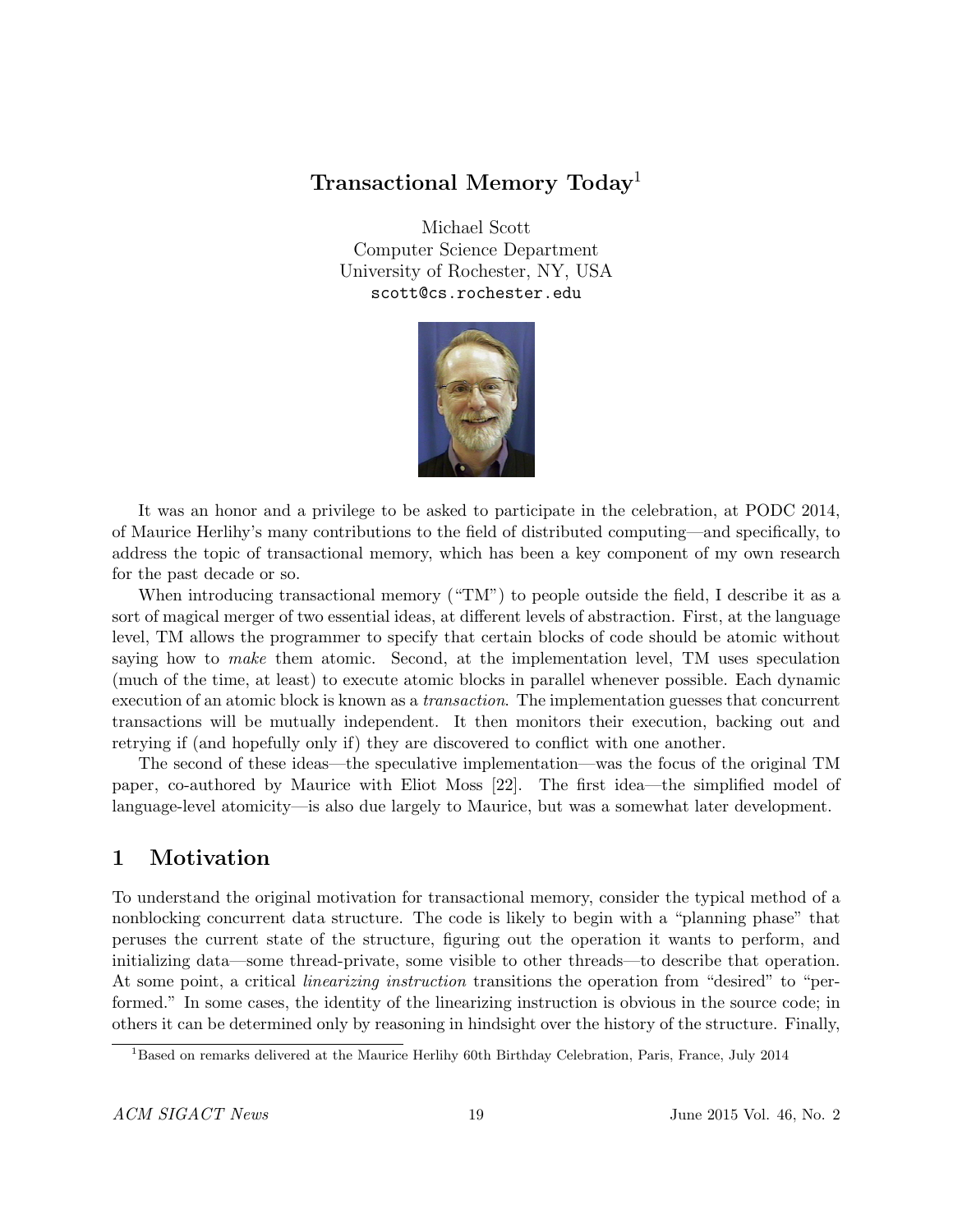the method performs whatever "cleanup" is required to maintain long-term structural invariants. Nonblocking progress is guaranteed because the planning phase has no effect on the logical state of the structure, the linearizing instruction is atomic, and the cleanup phase can be performed by any thread—not just the one that called the original operation.

Two issues make methods of this sort very difficult to devise. The first is the need to effect the transition from "desired" to "performed" with a single atomic instruction. The second is the need to plan correctly in the face of concurrent changes by other threads. By contrast, an algorithm that uses a coarse-grained lock faces neither of these issues: writes by other threads will never occur in the middle of its reads; reads by other threads will never occur in the middle of its writes.

## 2 The Original Paper

While Maurice is largely celebrated for his theoretical contributions, the original TM paper was published at ISCA, the leading architecture conference, and was very much a hardware proposal. We can see this in the subtitle—"Architectural Support for Lock-Free Data Structures"—and the abstract: " $TM$  is  $\ldots$  intended to make lock-free synchronization as efficient (and easy to use) as conventional techniques based on mutual exclusion."

The core idea is simple: a transaction runs almost the same code as a coarse-grain critical section, but with special load and store instructions, and without the actual lock. The special instructions allow the hardware to track conflicts between concurrent transactions. A special endof-transaction commit instruction will succeed (and make transactionally written values visible to other threads) only if no concurrent conflicting transaction has committed. Here "conflict" means that one transaction writes a cache line that another reads or writes. Within a transaction, a special validate instruction allows code to determine whether it still has a chance to commit successfully and in particular, whether the loads it has performed to date remain mutually consistent. In response to a failed validate or commit, the typical transaction will loop back (in software) and start over.

Looking back with the perspective of more than 20 years, the original TM paper appears remarkably prescient. Elision of coarse-grain locks remains the principal use case for TM today, though the resulting algorithms are "lock-free" only in the informal sense of "no application-level locks," not in the sense of livelock-free. Like almost all contemporary TM hardware, Herlihy & Moss  $(H\&M)$  TM was also a "best-effort-only" proposal: a transaction could fail due not only to conflict or to overflow of hardware buffers, but to a variety of other conditions—notably external interrupts or the end of a scheduling quantum. Software must be prepared to fall back to a coarse-grain lock (or some other hybrid method) in the event of repeated failures.

Speculative state (the record of special loads and stores) in the H&M proposal was kept in a special "transactional cache" alongside the "regular" cache (in 1993, processors generally did not have multiple cache layers). This scheme is still considered viable today, though commercial offerings vary: the Intel Haswell processor leverages the regular L1 data cache  $[40]$ ; Sun's unreleased Rock machine used the processor store buffer [10]; IBM's zEC12 uses per-core private L2s [25].

In contrast with current commercial implementations, H&M proposed a "responder wins" coherence strategy: if transaction A requested a cache line that had already been speculatively read or written by concurrent transaction *B*, *B* would "win" and *A* would be forced to abort. Current machines generally do the opposite: "responder loses"—kill *B* and let *A* continue. Responder-loses has the advantage of compatibility with existing coherence protocols, but responder-wins turns out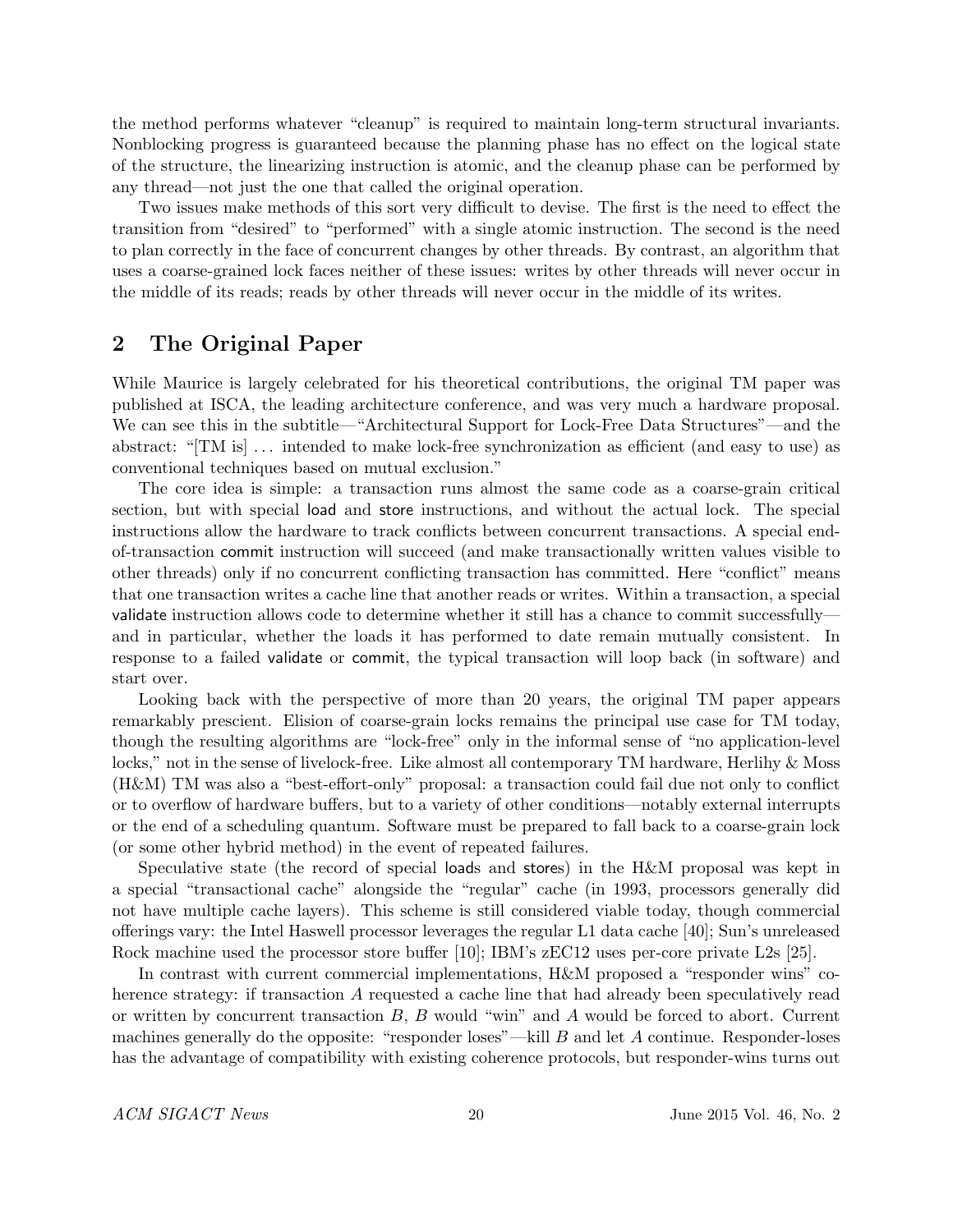to be considerably less vulnerable to livelock. Nested transactions were not considered by H&M, but current commercial offerings address them only by counting, and subsuming the inner transactions in the outer: there is no way to abort and retry an inner transaction while keeping the outer one live.

Perhaps the most obvious difference between H&M and current TM is that the latter uses "modal" execution, rather than special loads and stores: in the wake of a special tm-start instruction, all ordinary memory accesses are considered speculative. In keeping with the technology of the day, H&M also assumed sequential consistency; modern machines must generally arrange for tm-start and commit instructions to incorporate memory barriers.

While designers of modern systems—both hardware and software—think of speculation as a fundamental design principle—comparable to caching in its degree of generality—this principle was nowhere near as widely recognized in 1993. In hindsight, the H&M paper (which doesn't even mention the term) can be seen not only as the seminal work on TM, but also as a seminal work in the history of speculation.

### 3 Subsequent Development

Within the architecture community, H&M TM was generally considered too ambitious for the hardware of the day, and was largely ignored for a decade. There was substantial uptake in the theory community, however, where TM-like semantics were incorporated into the notion of universal constructions [3, 5, 24, 28, 35]. In 1997, Shavit and Touitou coined the term "Software Transactional Memory," in a paper that shared with H&M the 2012 Dijkstra Prize [33].

And then came multicore. With the end of uniprocessor performance scaling, the difficulty of multithreaded programming became a sudden and pressing concern for researchers throughout academia and industry. And with advances in processor technology and transistor budgets, TM no longer looked so difficult to implement. Near-simultaneous breakthroughs in both software and hardware TM were announced by several groups in the early years of the 21st century.

Now, another decade on, perhaps a thousand TM papers have been published (including roughly a third of my own professional output). Plans are underway for the 10th annual ACM TRANSACT workshop. Hardware TM has been incorporated into multiple "real world" processors, including the Azul Vega 2 and 3 [7]; Sun Rock [10]; IBM Blue Gene/Q [36], zEnterprise EC12 [25], and Power8 [6]; and Intel Haswell [40]. Work on software TM has proven even more fruitful, at least from a publications perspective: there are many more viable implementation alternatives—and many more semantic subtleties—than anyone would have anticipated back in 2003. TM language extensions have become the synchronization mechanism of choice in the Haskell community [16], official extensions for  $C++$  are currently in the works (a preliminary version [1] already ships in gcc), and research-quality extensions have been developed for a wide range of other languages.

### 4 Maurice's Contributions

Throughout the history of TM, Maurice has remained a major contributor. The paragraphs here touch on only a few of his many contributions. With colleagues at Sun, Maurice co-designed the DSTM system [18], one of the first software TMs with semantics rich enough—and overheads low enough—to be potentially acceptable in practice. Among its several contributions, DSTM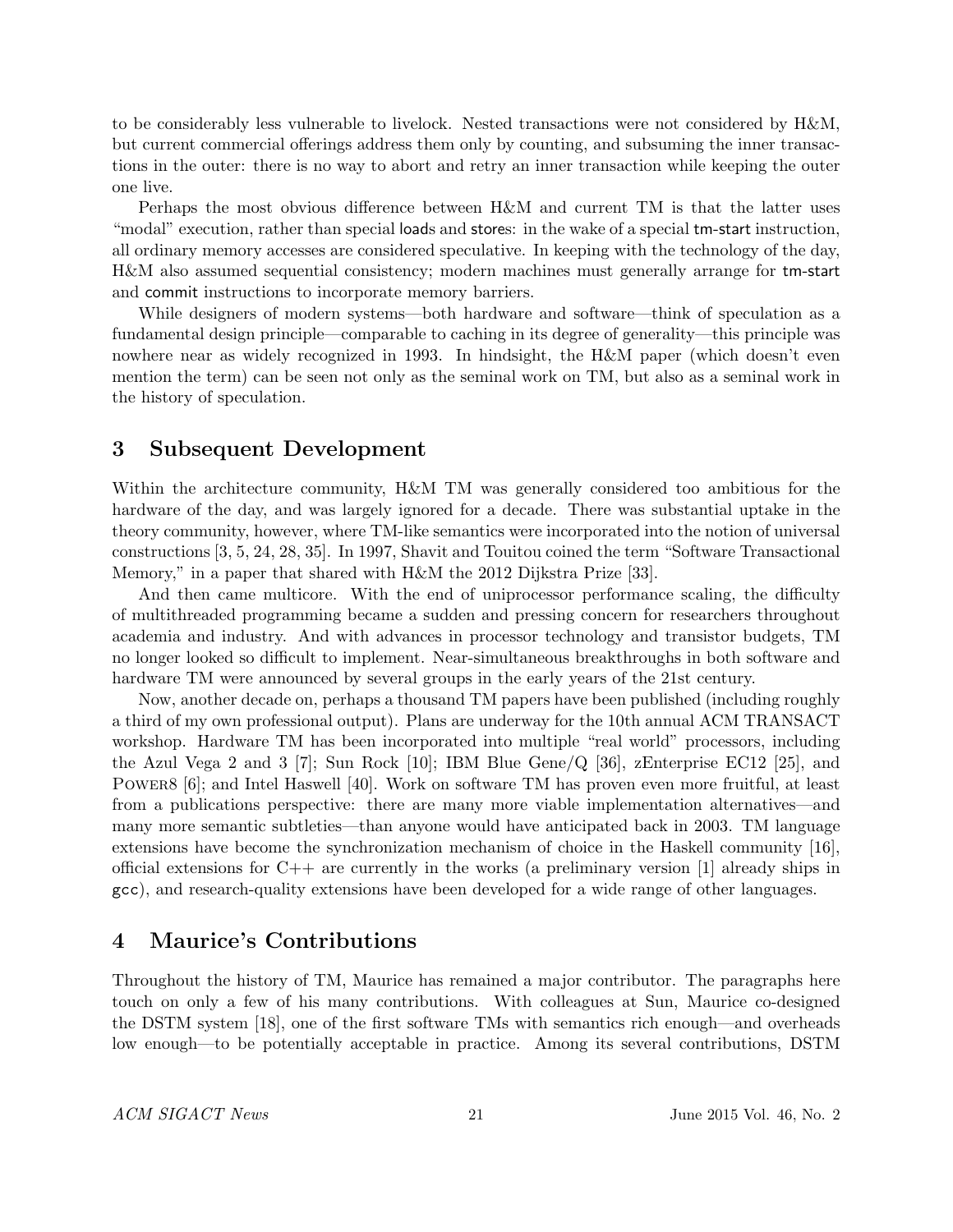introduced the notion of out-of-band *contention management*, a subject on which Maurice also collaborated with colleagues at EPFL [13, 14]. By separating safety and liveness, contention managers simplify both STM implementation and correctness proofs.

In 2005, Maurice collaborated with colleagues at Intel on mechanisms to virtualize hardware transactions, allowing them to survive both buffer overflows and context switches [30]. He also began a series of papers, with colleagues at Brown and Swarthmore, on transactions for energy efficiency [12]. With student Eric Koskinen, he introduced *transactional boosting* [20], which refines the notion of conflict to encompass the possibility that concurrent operations on abstract data types, performed within a transaction, may commute with one another at an abstract level—and thus be considered non-conflicting—even when they would appear to conflict at the level of loads and stores. With student Yossi Lev he explored support for debugging of transactional programs [21]. More recently, again with the team at Sun, he has explored the use of TM for memory management [11].

Perhaps most important, Maurice became a champion of the promise of transactions to simplify parallel programming—a promise he dubbed the "transactional manifesto" [19]. During a sabbatical at Microsoft Research in Cambridge, England, he collaborated with the Haskell team on their landmark exploration of *composability* [16]. Unlike locks, which require global reasoning to avoid or recover from deadlock, transactions can easily be combined to create larger atomic operations from smaller atomic pieces. While the benefits can certainly be oversold (and have been—though not by Maurice), composability represents a fundamental breakthrough in the creation of concurrent abstractions. Prudently employed, transactions can offer (most of) the performance of fine-grain locks with (most of) the convenience of coarse-grain locks.

## 5 Status and Challenges

Today hardware TM appears to have become a permanent addition to processor instruction sets. Run-time systems that use this hardware typically fall back to a global lock in the face of repeated conflict or overflow aborts. For the overflow case, hybrid systems that fall back to software TM may ultimately prove to be more appropriate. STM will also be required for TM programs on legacy hardware. The fastest STM implementations currently slow down critical sections (though not whole applications!) by factors of 3–5, and that number is unlikely to improve. With this present status as background, the future holds a host of open questions.

#### 5.1 Usage Patterns

TM is not yet widely used. Most extant applications are actually written in Haskell, where the semantics are unusually rich but the implementation unusually slow. The most popular languages for research have been C and  $C_{++}$ , but progress has been impeded, at least in part, by the lack of high quality benchmarks.

The biggest unknown remains the breadth of TM applicability. Transactions are clearly useful from both a semantic and a performance perspective—for small operations on concurrent data structures. They are much less likely to be useful—at least from a performance perspective—for very large operations, which may overflow buffer limits in HTM, run slowly in STM, and experience high conflict rates in either case. No one is likely to write a web server that devotes a single large transaction to each incoming page request. Only experience will tell how large transactions can become and still run mostly in parallel.

*ACM SIGACT News* 22 June 2015 Vol. 46, No. 2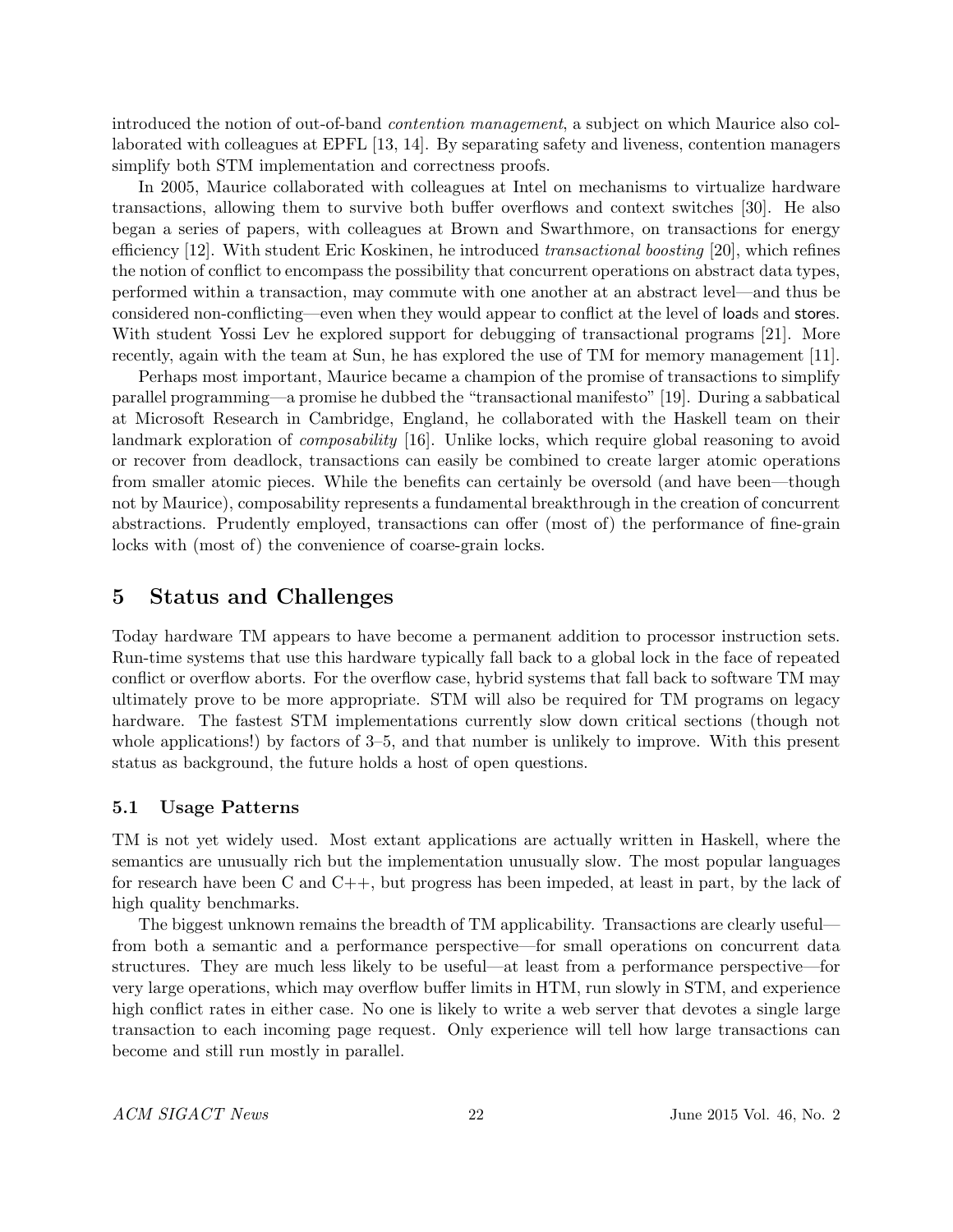When transactions *are* too big, and frequently conflict, programmers will need tools to help them identify the offending instructions and restructure their code for better performance. They will also need advances, in both theory and software engineering, to integrate transactions successfully into pre-existing lock-based applications.

#### 5.2 Theory and Semantics

Beyond just atomicity, transactions need some form of condition synchronization, for operations that must wait for preconditions [16, 37]. There also appear to be cases in which a transaction needs some sort of "escape action" [29], to generate effects (or perhaps to observe outside state) in a way that is not fully isolated from action in other threads. In some cases, the application-level logic of a transaction may decide it needs to abort. If the transaction does not restart, but switches to some other code path, then information (the fact of the abort, at least) has "leaked" from code that "did not happen" [16]. Orthogonally, if large transactions prove useful in some applications, it may be desirable to parallelize them internally, and let the sub-threads share speculative state [4]. All these possibilities will require formalization.

A more fundamental question concerns the basic model of synchronization. While it is possible to define the behavior of transactions in terms of locks [27], with an explicit notion of abort and rollback, such an approach seems contrary to the claim that transactions are simpler than locks. An alternative is to make atomicity itself the fundamental concept [8], at which point the question arises: are aborts a part of the language-level semantics? It's appealing to leave them out, at least in the absence of a program-level abort operation, but it's not clear how such an approach would interact with operational semantics or with the definition of a data race.

For run-time–level semantics, it has been conventional to require that every transaction—even one that aborts—see a single, consistent memory state [15]. This requirement, unfortunately, is incompatible with implementations that "sandbox" transactions instead of continually checking for consistency, allowing doomed transactions to execute—at least for a little while—down logically impossible code paths. More flexible semantics might permit such "transactional zombies" while still ensuring forward progress [32].

#### 5.3 Language and System Integration

For anyone building a TM language or system, the theory and semantic issues of the previous section are of course of central importance, but there are other issues as well. What should be the syntax of atomic blocks? Should there be atomic expressions? How should they interact with existing mechanisms like try blocks and exceptions? With locks?

What operations can be performed inside a transaction? Which of the standard library routines are on the list? If routines must be labeled as "transaction safe," does this become a "viral" annotation that propagates throughout a code base? How much of a large application must eschew transaction-unsafe operations?

In a similar vein, given the need to instrument loads and stores inside (but not outside) transactions, which subroutines must be "cloned"? How does the choice interact with separate compilation? How do we cope with the resulting "code bloat"?

Finally, what should be done about repeated aborts? Is fallback to a global lock acceptable, or do we need a hybrid HTM/STM system? Does the implementation need to adapt to observed abort patterns, avoiding fruitless speculation? What factors should influence adaptation? Should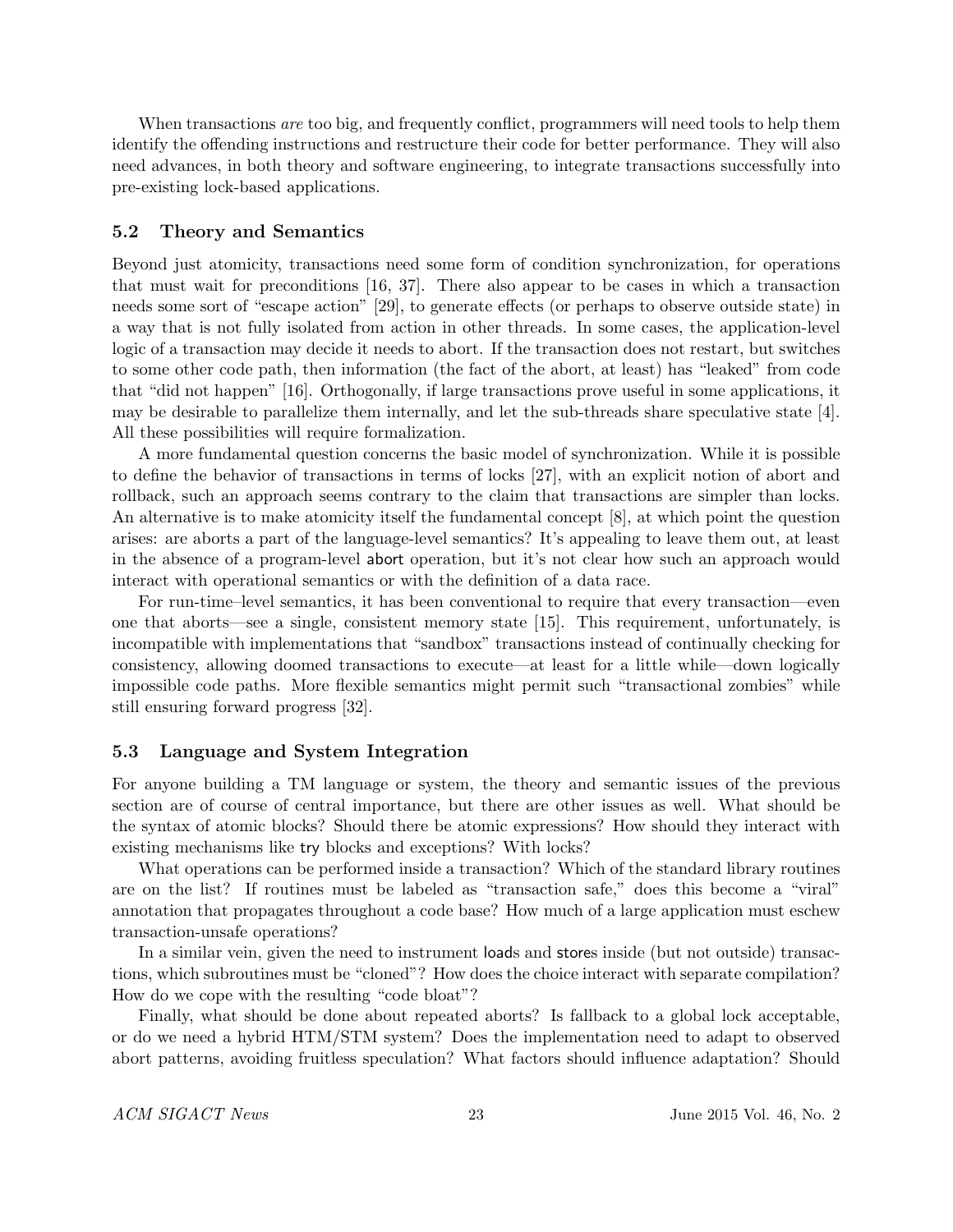it be static or dynamic? Does it need to incorporate feedback from prior executions? How does it interact with scheduling?

#### 5.4 Building and Using TM Hardware

With the spread of TM hardware, it will be increasingly important to use that hardware well. In addition to tuning and adapting, we may wish to restructure transactions that frequently overflow buffers. We might, for example—by hand or automatically—reduce a transaction's memory footprint by converting a read-only preamble into explicit (nontransactional) speculation [2, 39]. One of my students has recently suggested using advisory locks (acquired using nontransactional loads and stores) to serialize only the portions of transactions that actually conflict [38].

Much will depend on the evolution of hardware TM capabilities. Nontransactional (but immediate) loads and stores are currently available only on IBM Power machines, and there at heavy cost. Lightweight implementations would enable not only partial serialization but also ordered transactions (i.e., speculative parallelization of ordered iteration) and more effective hardware/software hybrids [9, 26]. As noted above, there have been suggestions for "responder-wins" coherence, virtualization, nesting, and condition synchronization. With richer semantics, it may also be desirable to "deconstruct" the hardware interface, so that features are available individually, and can be used for additional purposes [23, 34].

## 6 Concluding Thoughts

While the discussion above spans much of the history of transactional memory, and mentions many open questions, the coverage has of necessity been spotty, and the choice of citations idiosyncratic. Many, many important topics and papers have been left out. For a much more comprehensive overview of the field, interested readers should consult the book-length treatise of Harris, Larus, and Rajwar [17]. A briefer overview can be found in chapter 9 of my synchronization monograph [31].

My sincere thanks to Hagit Attiya, Shlomi Dolev, Rachid Guerraoui, and Nir Shavit for organizing the celebration of Maurice's 60th birthday, and for giving me the opportunity to participate. My thanks, as well, to Panagiota Fatourou and Jennifer Welch for arranging the subsequent writeups for BEATCS and SIGACT News. Most of all, my thanks and admiration to Maurice Herlihy for his seminal contributions, not only to transactional memory, but to nonblocking algorithms, topological analysis, and so many other aspects of parallel and distributed computing.

## References

- [1] A.-R. Adl-Tabatabai, T. Shpeisman, and J. Gottschlich, editors. Draft Specification of Transaction Language Constructs for C++. Version 1.1, IBM, Intel, and Sun Microsystems, Feb. 2012.
- [2] Y. Afek, H. Avni, and N. Shavit. Towards Consistency Oblivious Programming. In *Proc. of the 15th Intl. Conf. on Principles of Distributed Systems*, pages 65-79. Toulouse, France, Dec. 2011.
- [3] Y. Afek, D. Dauber, and D. Touitou. Wait-Free Made Fast. In *Proc. of the 27th ACM Symp. on Theory of Computing*, 1995.

*ACM SIGACT News* 24 June 2015 Vol. 46, No. 2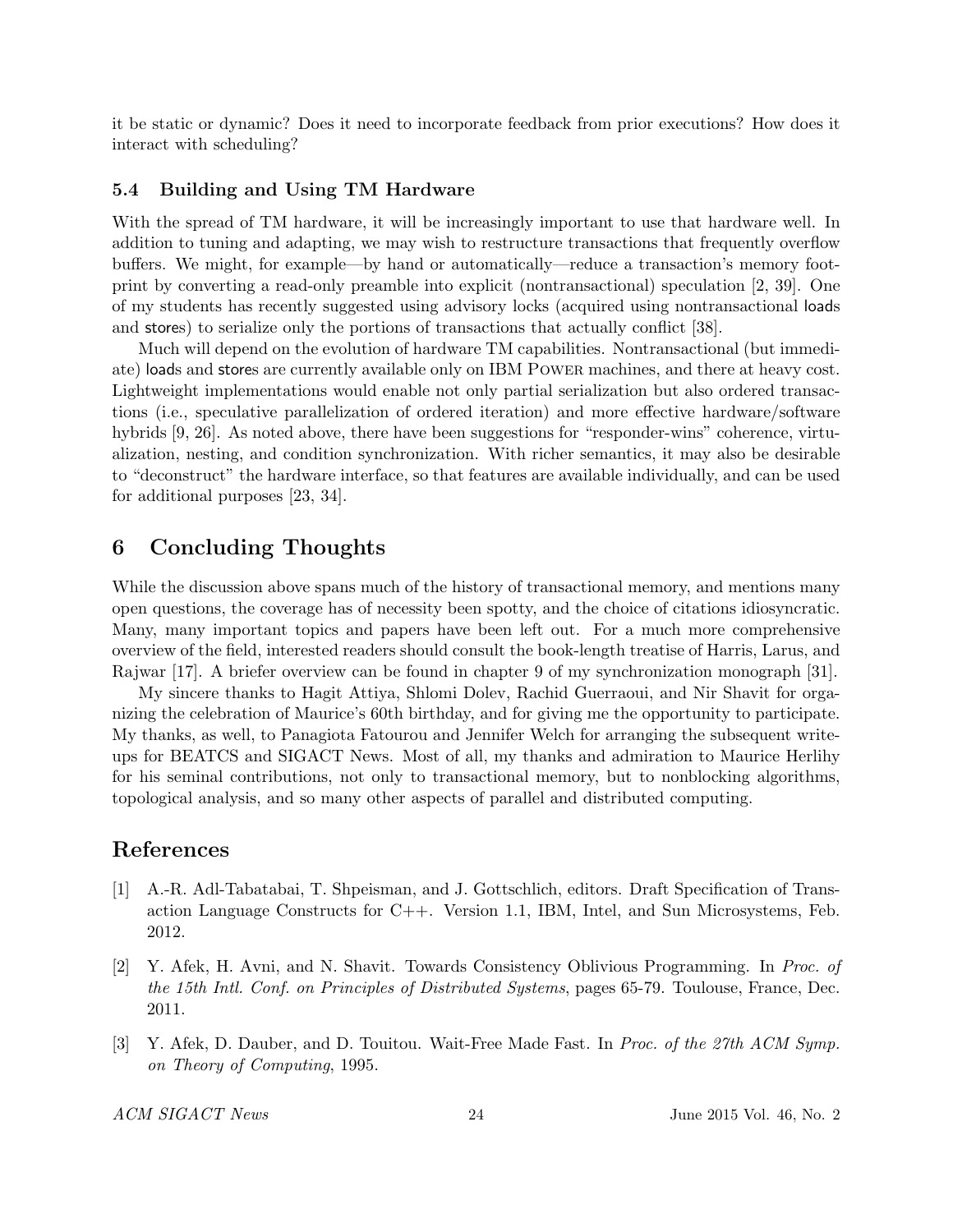- [4] K. Agrawal, J. Fineman, and J. Sukha. Nested Parallelism in Transactional Memory. In *Proc. of the 13th ACM Symp. on Principles and Practice of Parallel Programming*, Salt Lake City, UT, Feb. 2008.
- [5] G. Barnes. A Method for Implementing Lock-Free Shared Data Structures. In *Proc. of the 5th ACM Symp. on Parallel Algorithms and Architectures*, Velen, Germany, June–July 1993.
- [6] H. W. Cain, B. Frey, D. Williams, M. M. Michael, C. May, and H. Le. Robust Architectural Support for Transactional Memory in the Power Architecture. In *Proc. of the 40th Intl. Symp. on Computer Architecture*, Tel Aviv, Israel, June 2013.
- [7] C. Click Jr. And now some Hardware Transactional Memory comments. Author's Blog, Azul Systems, Feb. 2009. blogs.azulsystems.com/cliff/2009/02/ and-now-some-hardware-transactional-memory-comments.html.
- [8] L. Dalessandro, M. L. Scott, and M. F. Spear. Transactions as the Foundation of a Memory Consistency Model. In *Proc. of the 24th Intl. Symp. on Distributed Computing*, Cambridge, MA, Sept. 2010. Earlier but expanded version available as TR 959, Dept. of Computer Science, Univ. of Rochester, July 2010.
- [9] L. Dalessandro, F. Carouge, S. White, Y. Lev, M. Moir, M. L. Scott, and M. F. Spear. Hybrid NOrec: A Case Study in the Effectiveness of Best Effort Hardware Transactional Memory. In *Proc. of the 16th Intl. Conf. on Architectural Support for Programming Languages and Operating Systems*, Newport Beach, CA, Mar. 2011.
- [10] D. Dice, Y. Lev, M. Moir, and D. Nussbaum. Early Experience with a Commercial Hardware Transactional Memory Implementation. In *Proc. of the 14th Intl. Conf. on Architectural Support for Programming Languages and Operating Systems*, Washington, DC, Mar. 2009.
- [11] A. Dragojević, M. Herlihy, Y. Lev, and M. Moir. On The Power of Hardware Transactional Memory to Simplify Memory Management. In *Proc. of the 30th ACM Symp. on Principles of Distributed Computing*, San Jose, CA, June 2011.
- [12] C. Ferri, A. Viescas, T. Moreshet, I. Bahar, and M. Herlihy. Energy Implications of Transactional Memory for Embedded Architectures. In *Wkshp. on Exploiting Parallelism with Transactional Memory and Other Hardware Assisted Methods (EPHAM)*, Boston, MA, Apr. 2008. In conjunction with *CGO*.
- [13] R. Guerraoui, M. Herlihy, and B. Pochon. Polymorphic Contention Management in SXM. In *Proc. of the 19th Intl. Symp. on Distributed Computing*, Cracow, Poland, Sept. 2005.
- [14] R. Guerraoui, M. Herlihy, and B. Pochon. Toward a Theory of Transactional Contention Managers. In *Proc. of the 24th ACM Symp. on Principles of Distributed Computing*, Las Vegas, NV, Aug. 2005.
- [15] R. Guerraoui and M. Kapalka. On the Correctness of Transactional Memory. In *Proc. of the 13th ACM Symp. on Principles and Practice of Parallel Programming*, Salt Lake City, UT, Feb. 2008.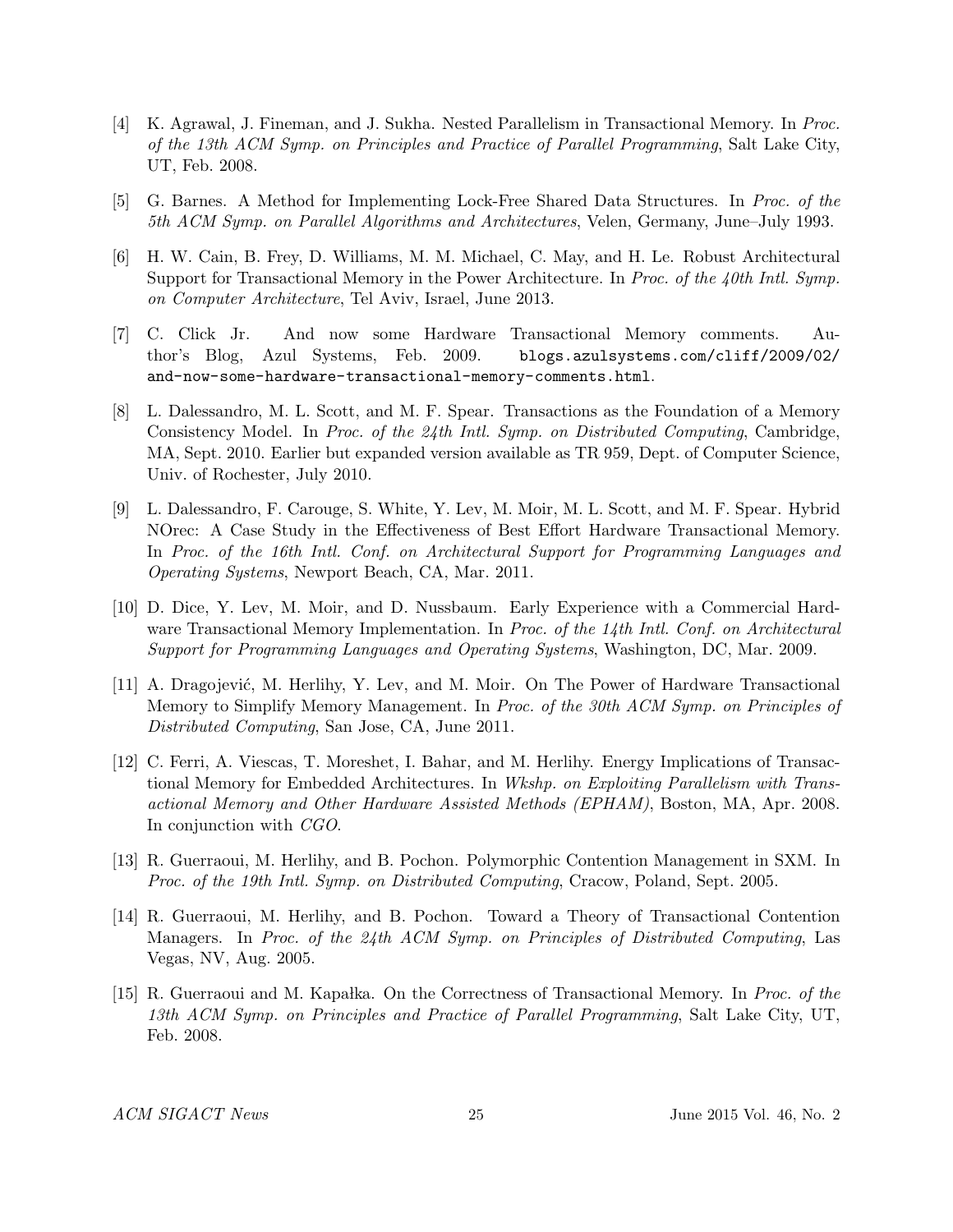- [16] T. Harris, S. Marlow, S. Peyton Jones, and M. Herlihy. Composable Memory Transactions. In *Proc. of the 10th ACM Symp. on Principles and Practice of Parallel Programming*, Chicago, IL, June 2005.
- [17] T. Harris, J. R. Larus, and R. Rajwar. *Transactional Memory*, Synthesis Lectures on Computer Architecture. Morgan & Claypool, second edition, 2010.
- [18] M. Herlihy, V. Luchangco, M. Moir, and W. N. Scherer III. Software Transactional Memory for Dynamic-sized Data Structures. In *Proc. of the 22nd ACM Symp. on Principles of Distributed Computing*, Boston, MA, July 2003.
- [19] M. Herlihy. The Transactional Manifesto: Software Engineering and Non-blocking Synchronization. In *Invited keynote address, SIGPLAN 2005 Conf. on Programming Language Design and Implementation*, Chicago, IL, June 2005.
- [20] M. Herlihy and E. Koskinen. Transactional Boosting: A Methodology for Highly-Concurrent Transactional Objects. In *Proc. of the 13th ACM Symp. on Principles and Practice of Parallel Programming*, Salt Lake City, UT, Feb. 2008.
- [21] M. Herlihy and Y. Lev. tm db: A Generic Debugging Library for Transactional Programs. In *Proc. of the 18th Intl. Conf. on Parallel Architectures and Compilation Techniques*, Raleigh, NC, Sept. 2009.
- [22] M. Herlihy and J. E. B. Moss. Transactional Memory: Architectural Support for Lock-Free Data Structures. In *Proc. of the 20th Intl. Symp. on Computer Architecture*, San Diego, CA, May 1993. Expanded version available as CRL 92/07, DEC Cambridge Research Laboratory, Dec. 1992.
- [23] M. D. Hill, D. Hower, K. E. Moore, M. M. Swift, H. Volos, and D. A. Wood. A Case for Deconstructing Hardware Transactional Memory Systems. Technical Report 1594, Dept. of Computer Sciences, Univ. of Wisconsin–Madison, June 2007.
- [24] A. Israeli and L. Rappoport. Disjoint-Access Parallel Implementations of Strong Shared Memory Primitives. In *Proc. of the 13th ACM Symp. on Principles of Distributed Computing*, Los Angeles, CA, Aug. 1994.
- [25] C. Jacobi, T. Slegel, and D. Greiner. Transactional Memory Architecture and Implementation for IBM System z. In *Proc. of the 45th Intl. Symp. on Microarchitecture*, Vancouver, BC, Canada, Dec. 2012.
- [26] A. Matveev and N. Shavit. Reduced Hardware Transactions: A New Approach to Hybrid Transactional Memory. In *Proc. of the 25th ACM Symp. on Parallelism in Algorithms and Architectures*, Montreal, PQ, Canada, July 2013.
- [27] V. Menon, S. Balensiefer, T. Shpeisman, A.-R. Adl-Tabatabai, R. L. Hudson, B. Saha, and A. Welc. Practical Weak-Atomicity Semantics for Java STM. In *Proc. of the 20th ACM Symp. on Parallelism in Algorithms and Architectures*, Munich, Germany, June 2008.
- [28] M. Moir. Transparent Support for Wait-Free Transactions. In *Proc. of the 11th Intl. Wkshp. on Distributed Algorithms*, 1997.

*ACM SIGACT News* 26 June 2015 Vol. 46, No. 2